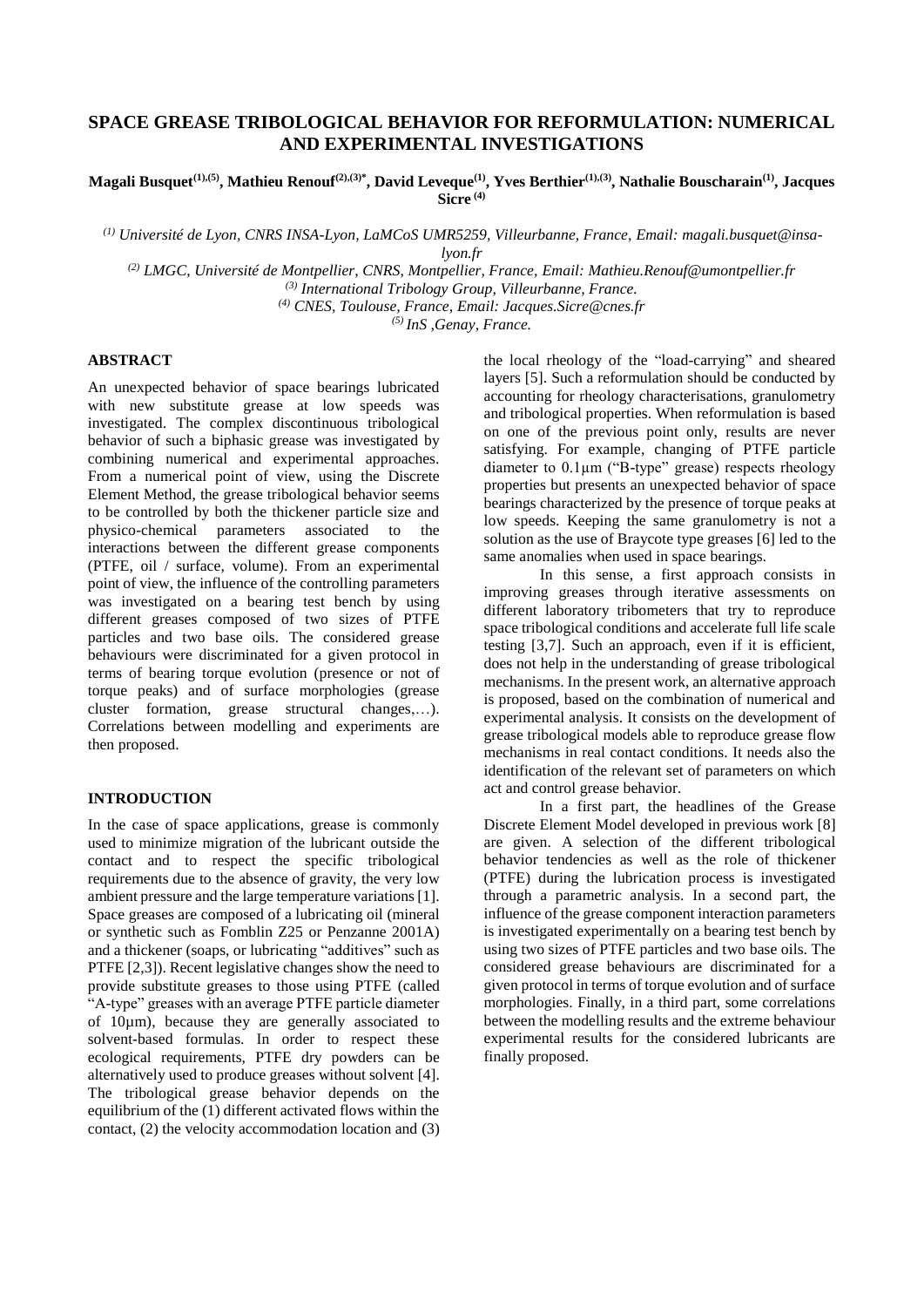## **DEM MODELLING**

In previous work [8], a Grease Discrete Element Model (GDEM) was developed as recalled in Fig. 1(a). A discontinuous vision of the grease is proposed through the interaction of a set of elementary volumes. Thus, grease is represented as a collection of two kinds of particles: oil particles, that represents the viscous fluid and PTFE particles that represents the thickener.



*Figure 1. (a) GDEM model developed with its inputs [Busquet2017], (b) experimental set-up in previous work [9]*

The resulting model is subjected to tribological-like conditions close to those applied in previous experimental work [9]; ie confinement and shearing between two bodies (cf. Fig. 1(b)). This grease discretization involves the definition of five interactions, each associated to a couple of parameters, as synthetized in Table 1: three "volume" interactions (oil/oil, PTFE/PTFE and oil/PTFE) and two "surface" interactions (oil/boundary and PTFE/boundary). For example, the oil/PTFE interaction should account for the chemical affinities between PTFE particles and oil while the oil/oil interaction should ensure that the whole set of oil particles matches on an average sense to the oil behavior at the macroscopic scale.

|                                                                                        | Volume                           |                                         |                                      | Surface                              |                                           |
|----------------------------------------------------------------------------------------|----------------------------------|-----------------------------------------|--------------------------------------|--------------------------------------|-------------------------------------------|
| Interaction                                                                            | oil / oil                        | PTFE / PTFE                             | oil / PTFE                           | oil /<br>boundary                    | PTFE/<br>boundary                         |
| <b>Schematics</b>                                                                      | $\bullet$                        |                                         |                                      |                                      |                                           |
| <b>Parameters</b><br>involved<br>(y: force, dw:<br>distance<br>between 2<br>particles) | $\gamma_{oo}$ , dw <sub>oo</sub> | $\gamma_{\text{PP}}$ , dw <sub>pp</sub> | $\gamma_{\rm oP}$ , dw <sub>oP</sub> | $\gamma_{\rm ob}$ , dw <sub>ob</sub> | $\gamma_{\mathsf{Pb}}$ , dw <sub>Ph</sub> |

*Table 1. Definition of the five interactions involved in the biphasic discrete element model*

The identification procedure of the interaction parameters was based on rheometer-like simulations. Indeed, the relevant parameters for reproducing the macroscopic behavior of the B-type grease considered in terms of viscosity were determined. Several parameter combinations were shown to be possible for a given macroscopic behavior. However, the order of magnitude of the sets of parameters determined can be used as starting points for the tribological model.

As no measure was available for the couples of

parameters  $(y, dw)$ , a parametric study was performed on the GDEM subjected to tribological conditions and a selection of results are presented here. In Fig. 2, the grease structural changes is respectively plotted for low (Fig.  $2(a1)$ ) and high (Fig.  $2(a2)$ ) adhesion between PTFE and boundary. Simulation results are presented for a Btype granulometry and a selected "volume" combination, among the different solutions available (Strong relative interaction between oil/PTFE with respect to PTFE/PTFE In view to investigate the evolution of particle distribution and the friction factor, a cyclic motion is given to the lower boundary in the X-direction (Fig. 1(a)). Lateral periodic conditions are imposed to model an infinite contact and maintain a grease reserve. At the end of each simulation, an image is extracted to visualise the grease behavior.



*Figure 2. (a) Different tribological tendencies, (b) Evolution of the friction factor µ for the considered combinations, (c) evolution of the friction factor µ versus (Np), the number of particles within the confined zone of the contact.*

For strong relative influence of the (oil/PTFE) interaction with respect to the (PTFE/PTFE) interaction and weak PTFE/boundary ones, the behavior is homogeneous (cf. Fig. 2(a1)); the initial distribution of the PTFE particles remains unchanged. The PTFE particles "follow" the oil flow entrained by the driving boundary surface within the confined zone of the convergent, where only a few particles can be observed. For stronger adhesion (Fig.  $2(a2)$ ), it can be observed that the moving boundary surface attracts and entrains the PTFE particles within the confined zone, forming a "solid-like" layer with a high PTFE particle concentration. Under such conditions, the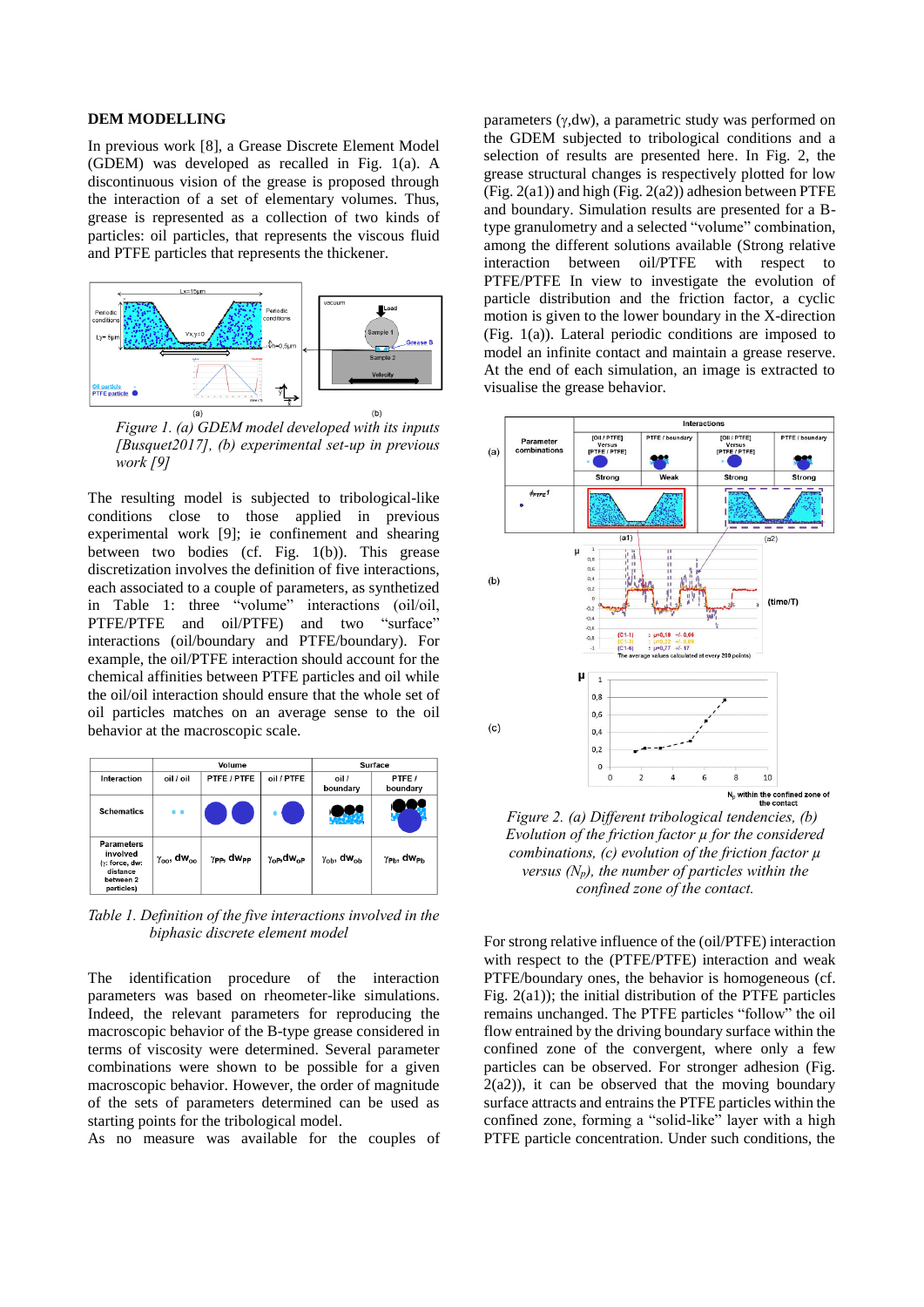number of PTFE particles within the confined zone of the contact and the number of particles "stuck" on the moving surface seems to increase. In terms of resulting friction, in Fig. 2(b), the friction factor (denoted  $\mu$ ) is plotted versus time for the two considered combinations. The average value of  $\mu$  seems to increase with adhesion (so does the friction standard deviation  $\Delta \mu$ , which requires caution when interpreting the results). The increase of PTFE particle concentration within this zone (cf. Fig.  $2(a2)$ ) may lead to the friction factor  $\mu$  being controlled by the cohesive forces of both interactions (PTFE/PTFE) and (PTFE/surface). Fig. 2(c) confirms the relation between  $\mu$  and the number of PTFE inside contact (denoted  $N_p$ ) for the sets of parameters considered.

The figure 3 proposes a synthesis of the different tribological behavior tendencies for two granulometries. Results obtained with the previous set of parameters, are shown in Fig. 3(a) while Fig. 3(b) and 3(c) propose different "volume" parameter combinations for weak relative influence of the (oil/PTFE) interaction with respect to the (PTFE/PTFE) interaction. They show the particularity to allow for particle agglomerate formation, modifying the initial grease structure.



# *Figure 3. Different tribological behavior tendencies. (a)Homogeneous behavior, (b) Structural change, (c) Structural changes and solid third body lubrication.*

In Fig. 3(b), for a second set of parameters, the initial PTFE particle distribution is modified presenting different kind of agglomerates. Their size and number depend on the granulometry. The velocity accommodation seems to generate several PTFE particle streams leading to the activation of physico-chemical interactions. Under these circumstances, no PTFE particles were entrained within the contact. In Fig. 3(c), the same "volume" combination is tested for the strongest PTFE particle- surface adhesion conditions. A "solidlike" layer with a high PTFE particle concentration is generated as example presenting on Fig. 2(b). Under such conditions, the number of PTFE particles within the confined zone of the contact and the number of particles "stuck" on the moving surface seems to increase independently of the combination and the granulometry. In particular, for the second PTFE particle size, the particles can be seen to accumulate at the contact entrance, forming grease cluster-like organisation.

# **EXPERIMENTAL ANALYSIS OF THE GREASE COMPONENT**

#### **Grease selection**

The previous numerical analysis has focused on the relation between the macroscopic behaviour of the grease and local interaction forces for different PTFE granulometry. In order to confirm (or infirm) such tendencies, three greases and one oil were selected.

- The B-type greases, with average PTFE particle diameter of 0.1µm and 25% PTFE in volume, formulated with the PF oil ("PF-B") or the SH oil ("SH-B");

- The historical A-type grease, with an average PTFE particle diameter of 10µm and 10% PTFE in volume and formulated with the PF oil ("PF-A");

- The PF oil alone.

The first couple of greases will allow to test the influence of oil and oil/PTFE interaction, while the third grease is tested to check the influence of granulometry. The oil is used to test the influence of the thickener. The different properties are summarized in Table 2.

| Lubricant<br>name  | Base oil | Granulometry / Grease<br>structure          |                           | %V of PTFE<br>in oil | Global rheology:<br>dynamic viscosity at |
|--------------------|----------|---------------------------------------------|---------------------------|----------------------|------------------------------------------|
|                    |          | $\phi_{\text{PTFE}}$ (µm) in<br>PTFE powder | Agglomerate<br>sizes (um) |                      | $100/s - 40^{\circ}$ (Pa.s)              |
| Grease<br>«PF-B»   | PF       | 0.1                                         | Up to 50                  | 25                   | 6.5                                      |
| Grease<br>« PF-A » | PF       | 10                                          | 20-30                     | 10                   | 7.2<br>(measured by<br>the MAP company)  |
| Grease<br>« SH-B » | SΗ       | 0,1                                         | Not observed              | 25                   | 4,7                                      |

*Table 2. Structural and rheological properties of the three greases tested*

## **Adhesion characterisation**

As known in literature and as confirmed by DEM modelling, adhesion is a concept difficult to define and to quantitatively assess. The choice made here was to investigate this parameter for the selected greases with respect to surface samples close to real bearing ones. This is a preliminary step, still going on. During preliminary experimental work performed on an alternative tribometer [9], grease was spread on the steel sample surface through one pass with a dedicated tool that allows to control the deposited grease thickness. Microscopic observations of the greased sample surfaces were observed for investigation on real grease structure and on grease/sample adhesion conditions. Test performed for grease "PF-B", is shown in Fig.4 and this for grease "PF-A" in Fig. 5. For the grease PF-B, the presence of significant transparent lumps ("felt" by the operator during spreading) of size up to 50µm can be observed (cf. Fig. 4 (a) or 4(b) and schematized in Fig. 4(c)). SEM pictures (Fig. 4(b)) show the presence of small rounded substructures, which are probably elementary particle agglomerates. Except the presence of these agglomerates, a good adhesion between the grease and the sample surface could be observed as the grease covers the full surface. It can be imagined that the grease sticks to the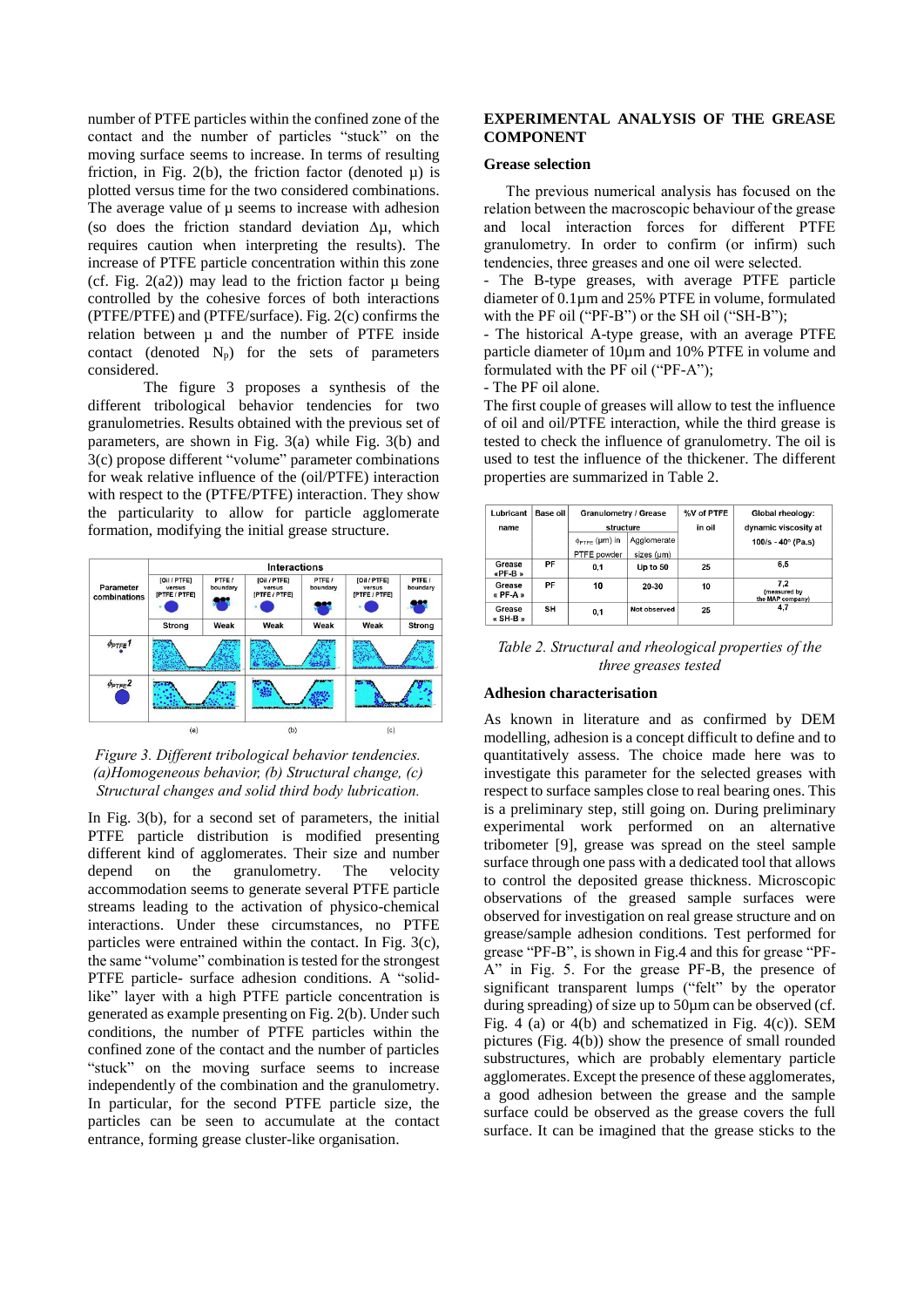ball, which could lead to an important entrainment grease volume beneath the ball and a possible recirculation of grease through adhesion to rotating balls, as schematized in Fig.  $6(a)$ .



*Figure 4. Grease PF-B: (a) image of the greased test sample, (b) SEM image of the surface, (c) schematics of the greased test sample morphology.*

The same procedure was applied for grease "PF-A". The lumps are also existent, with an approximate size of  $20\mu$ m (cf. Fig. 5(a) and (b)) and schematized in Fig. 5(c).



*Figure 5. Grease PF-A: (a) image of the greased test sample, (b) SEM image of the surface, (c) schematics of the greased test sample morphology* 

The main difference with grease "PF-B" (as also "felt" by the operator during spreading) is the presence of "holes" on the sample surface. This suggests less adhesion between grease "PF-A" and sample surface, even if other volume interpretation could also be suggested (as more "elastic" volume properties). It can be imagined that there is sliding between ball and grease. This would lead to a low grease entrainment below the ball, the grease being accumulated in front of the balls or evacuated at the sides, as schematized in Fig. 6(b).

## **B-type grease lubricated bearing analysis**

After a focus on adhesion properties, the use of grease on bearing like conditions is performed. Especially, the case presenting an unexpected behaviour when lubricated with B-type grease is selected: it is a pre-loaded doubleraw deep and angular contact bearing.



*Figure 6. Schematics of the contact adhesion conditions (a) grease PF-B, (b) grease PF-A.*

Preliminary *operator-hand* experimentations were performed on such a bearing. At low speeds, the increase of torque peaks could be "felt" by the operator when an oscillatory motion (a rotation of a few degrees around a given angular position) is applied to the bearing. Then, when a continuous motion follows the oscillatory one, a decrease of torque peaks located periodically was obtained. At high speed, torque peaks were not observed, showing reversible phenomena (as peaks disappear) in addition to transient and periodic. Based on such a preliminary work, a bearing test bench has been developed to optimize the experimental protocol in order to be able to reproduce the suspected torque peaks. The bearing test bench is presented in Fig. 7.



*Figure 7. Bearing test bench.*

The bearing external ring is tightened within a gear motor. The bearing axis is coupled with a torque meter through flexible couplings and connected to an acquisition electronic card. Automatized commands impose continuous and /or oscillatory movements and allow the visualization and the measure of resulting bearing torque evolution.

Among the different tested ones, the following optimized protocol allows the discrimination of the different lubricants and is based on three steps.

In a first phase, a high velocity rotation speed is given manually to the bearing  $(V>100$ rpm) in order to erase the residual torque peaks. The average torque decreases to reach a constant value. This suggests a classical lubrication behavior with a velocity accommodation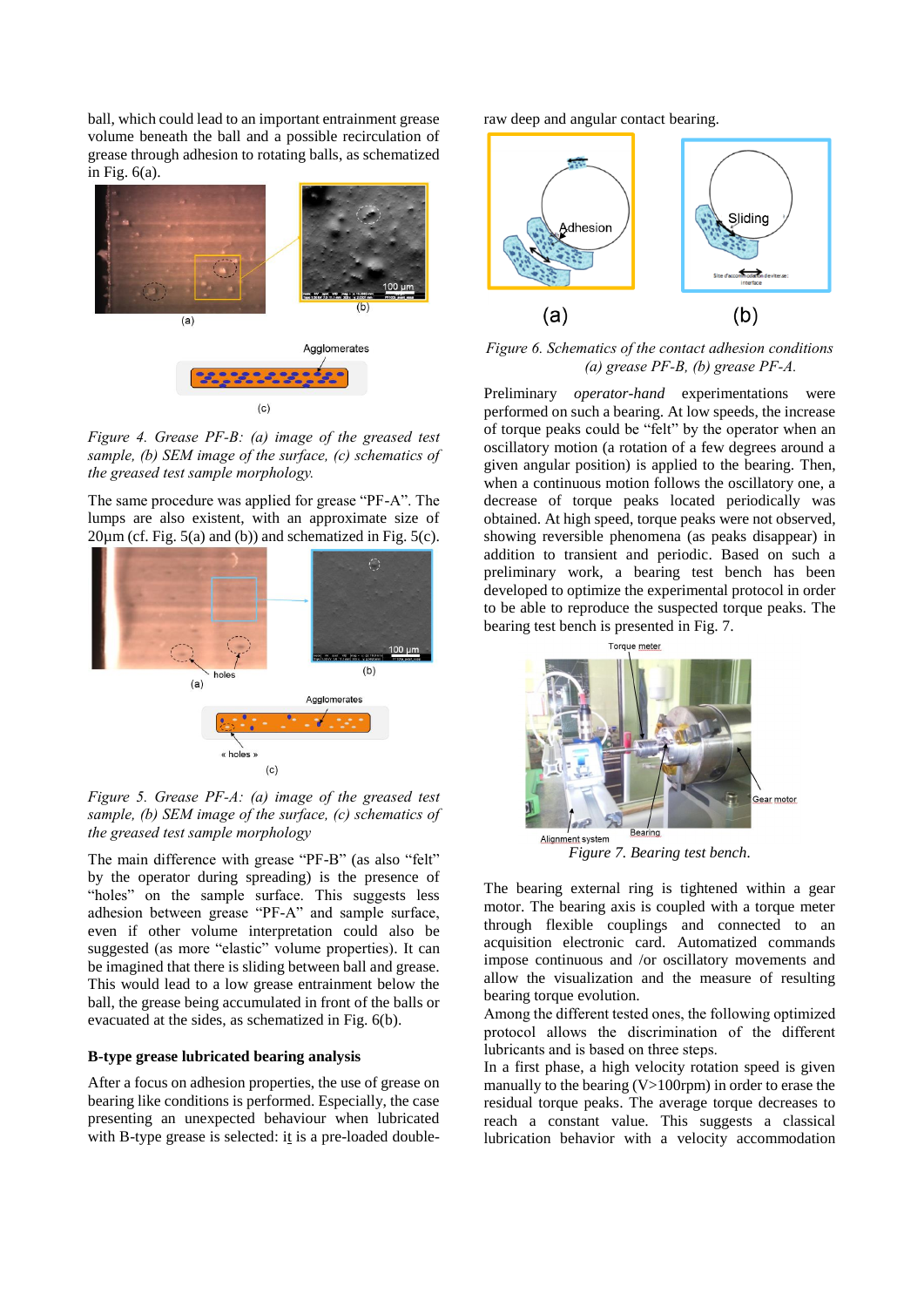within the grease [5] and a friction factor controlled by the grease viscosity. Then a second phase is operated in view to create torque peaks for the B-type grease (cf. Fig. 8).



*Figure 8: Bearing torque measure versus time for the grease "b" for the presented protocol*

Five revolutions are applied to the bearing at 5rpm twice in both directions. During this preparation phase, the average torque increases and then becomes stable. During the third phase, one revolution is realized at 0.5rpm to measure the torque peak amplitudes: they are periodic while the average torque increases for B-type grease. To complete torque observations, some interpretations are suggested in Fig. 9.



*Figure 9: Reconstitution attempt for the grease PF-B in the case of the considered protocol: (a) torque peak erasure, (b) "preparation" step, (c)"reading" step.*

To recall the process, first the residual torque peaks are erased (cf. Fig. 9(a)). On Fig. 9(b) periodic grease clusters perpendicular to the rolling direction can be observed after a run. The grease is accumulated step by step in front of each ball forming clusters as observed on the internal ring surface morphologies via photonic microscopy (cf. Fig. 10). The clusters were obtained after bearing oscillatory movements that exacerbate what is obtained during the considered protocol. Between two successive clusters, no significant grease layer can be visualized, suggesting the creation of different surface areas with different physico-chemical and mechanics properties and thus friction factor change. Under these conditions, there is a possibility for the balls to have specific kinematics (rolling and/or sliding sequences), which could be causes and consequences of these grease clusters. The torque remains constant, which could mean that an equilibrium is being achieved, with grease depth and velocity accommodation location constant.

Finally, during the last phase, the velocity decrease may favour the adhesion between the grease and the balls. In the previous subsection, it was suggested that the B-type grease was sticky to the sample surface (cf. Fig. 6(a)). It can be imagined that the balls can cross over at least partly the closest clusters. The first torque peak, which is the highest measured can be associated to the first crossing over. The passage on different surface layers (with friction factor changes) can also contribute to it. If grease is entrained below the ball, a grease shearing work in volume can be expected, which could lead to grease structural changes.

For the considered B-type grease, these results firstly confirm that bearing test bench allows the reproduction of the transient, periodic but also reversible phenomena<br>identified in preliminary operator-hand identified in preliminary operator-hand experimentations. Torque peaks could also be measured and associated to the presence of periodic grease clusters all around the periphery of the bearing rings. An average torque increase could also be identified. Noted that, if the phenomenology is reproduced, the quantitative results depend on the given solicitations.



*Figure 10: (a) Bearing ring surface image (photonic microscopy), (b) Zoom of (b).*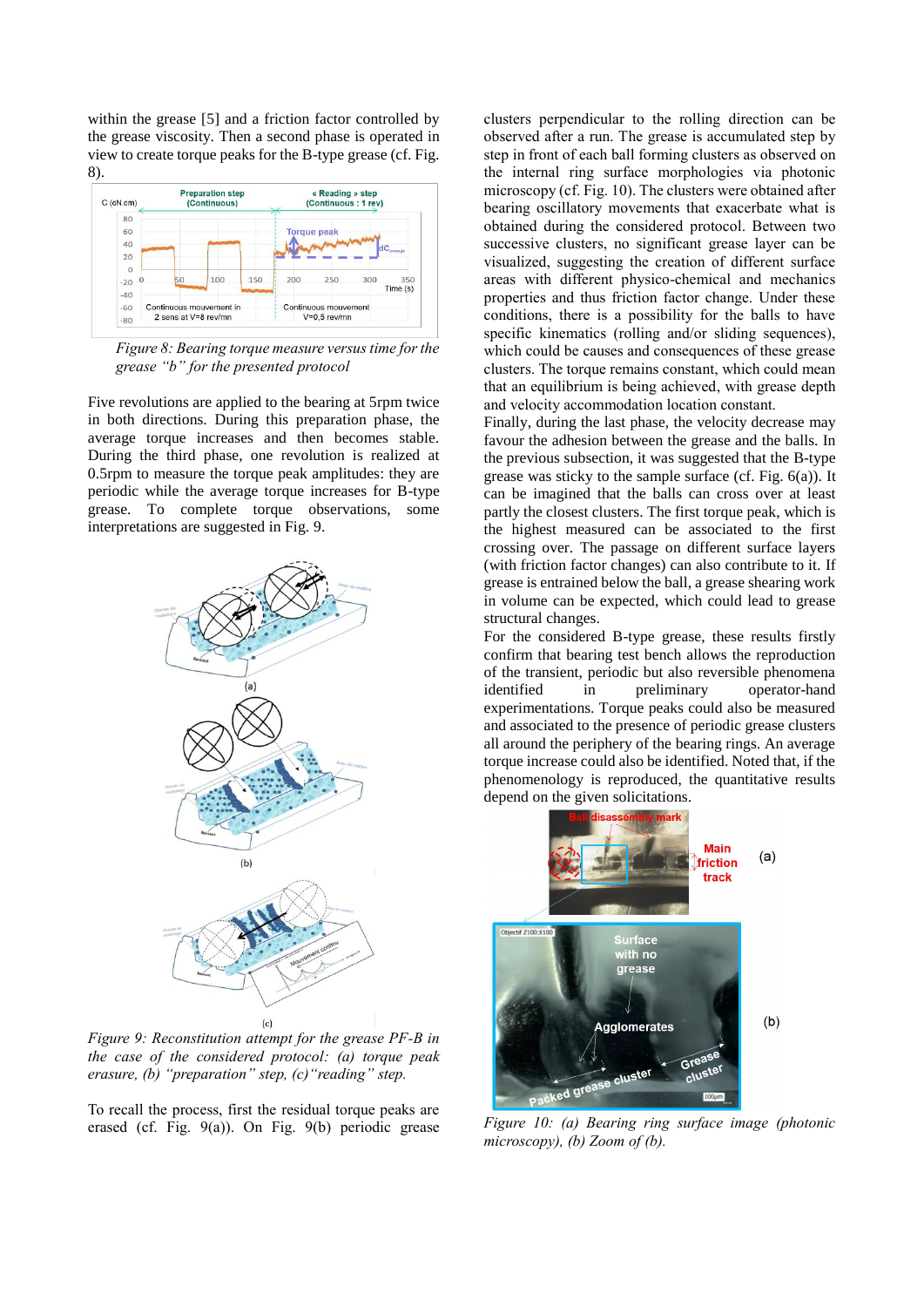

*Figure 11: Torque measure versus time for the 4 selected lubricants (grease "PF-B" in orange, grease "PF-B" in blue, grease "SH-B" in red, oil PF in black) for the selected protocol*

## **Discrimination between the selected greases: torque evolution and surface morphologies**

To complete the experimental part, the interpretations performed for B-type grease are attempted to be generalized to the other selected lubricants. A reconstitution of the activated grease flows, velocity accommodation sites, and local rheology are proposed. The Fig. 11 presents the comparison of the different torques measured on the bearing test bench, with respect of the previous protocol and for the different selected greases. These experiments allow clearly the discrimination of the lubricants. Contrary to the B-type grease, PF oil and PF-A grease do not present any torque peak and the average torque remains constant. The grease SH-B presents the same behavior as the grease PF-B but is quantitatively exacerbated, with high peak torques and thus a large increase of the average torque. As the same PTFE powder was used for both B-type greases, the interactions between base oil and PTFE seems to be predominant. An attempt in the reconstitution of the dynamical scenario is presented in Fig. 12 and Fig. 13.



*Figure 12: Reconstitution attempts for the extreme tribological behavior (a) grease "PF-A", (b) grease "SH-B"*



*Figure 13: Reconstitution attempts for the extreme tribological behavior of the activated flows (a) oil PF, (b) grease "PF-A", (c) grease "SH-B"*

For PF oil (Fig. 13(a), there is no accumulation of oil in front of each ball. It suggests that adhesion to surfaces is sufficient and that all surfaces are covered by oil. The accommodation is located within the oil volume. For the "PF-A" grease (Fig  $12(a)$  and Fig.  $13(b)$ ), a low adhesion to steel surfaces was suggested, which could lead to sliding between ball and grease. In that case, a low grease entrainment below the ball can be imagined, the grease being accumulated in front of the balls or evacuated at the sides. The surfaces observed outside clusters are "clean" (very thin grease layer) and the grease seems to remain homogeneous (cf. Fig. 12(a)). The velocity accommodation is located at the interface ball/grease without the influence of the PTFE agglomerate interactions, which could explain the low torque measured. If some point have been enlightened, a question still remains on the observed homogeneity of the grease: is it a consequence of the unsheared volume (and thus its properties does not evolve) or a better stability of A-type grease (10 $\mu$ m particles) than B-type one (0.1 $\mu$ m particles). For the grease "SH-B" (cf. Fig. 12(b) and 13(c)), a strong adhesion is expected between grease and surfaces, which leads to the entrainment of an important volume of grease beneath the ball and a possible recirculation through adhesion to rotating balls. In this specific case, a PTFE/oil segregation seems to happen in the grease with the presence of a continuous layer stuck on the roller path that appears white and that is composed of solid like agglomerates of rounded particles (as in PTFE powder) suggesting a local strong PTFE ratio and oil departure from load-carrying areas. The velocity accommodation could take place within this "solidified", "dried" layer of PTFE, which could explain the strong torque. From this last point, it remains to check if local observation can be generalized and transposable to the bearing scale.

Noted that, these results depend on kinematics because, under another protocol (as oscillatory type movement), A-type grease can present bearing torque peaks (work performed but not presented here).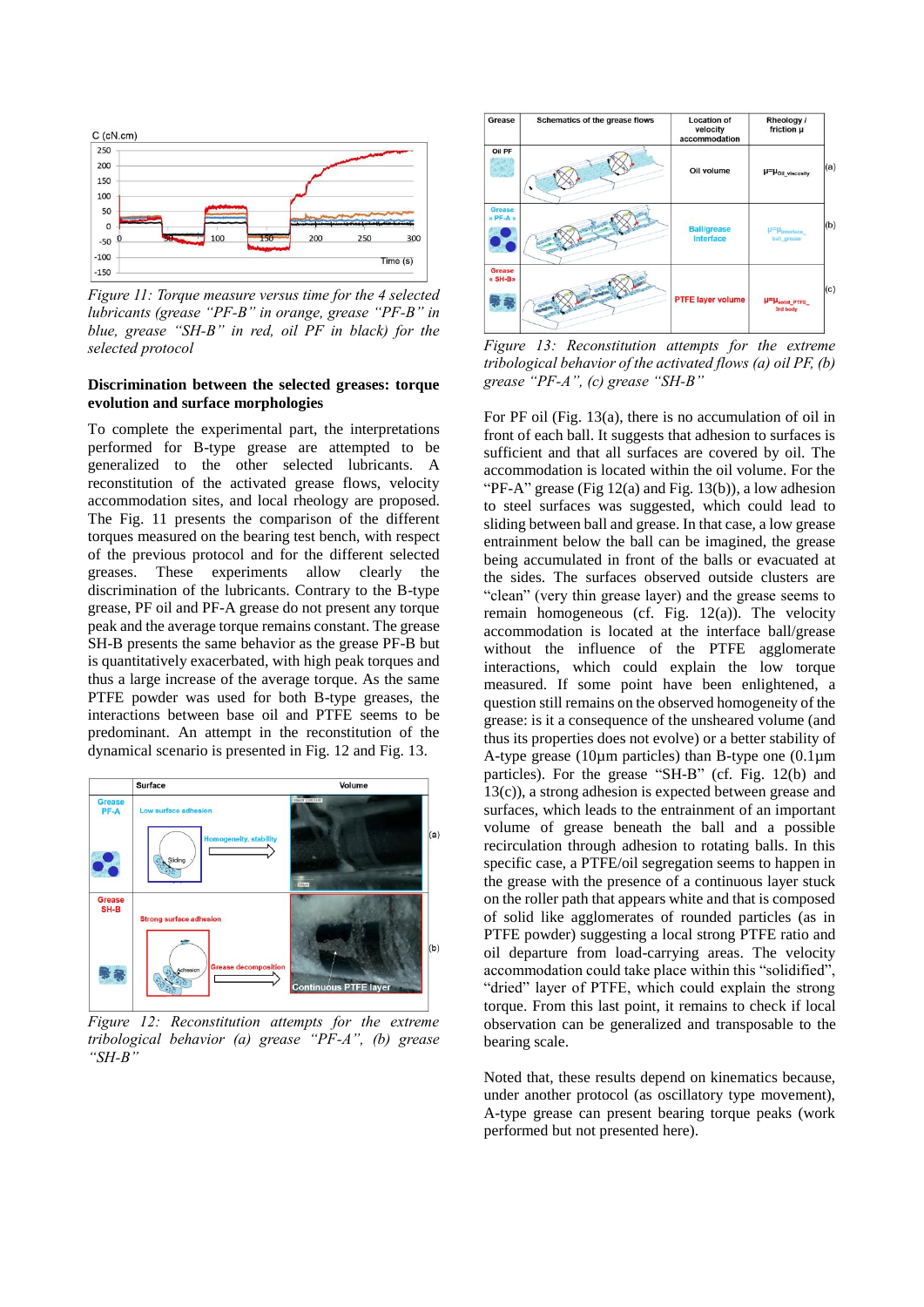# **CORRELATION ATTEMPTS BETWEEN MODELLING AND EXPERIMENTS**

To conclude the present work, the tribological behaviors measured and identified for the selected lubricants are compared to the ones obtained by the GDEM model.

# **PTFE powder manufacturers parameters and model internal grease properties**

The PTFE powders commercially available are usually characterized via the following parameters:

- Granulometry distribution data (average particle size, maximal size and size distribution) are given;

- Particle shape (spheres, platelets, etc..) which depends on the manufacturing process, and that are sometimes specified. They can be directly observed with microscopy.

- Specific surface measurement, related to surface energy and surface topography.

For the PTFE case, spherical elementary particles could be clearly identified and directly modelled (cf. Fig 1(a)). However, the formation of PTFE agglomerate suggests that the significant elementary element may be an agglomerate and not as single particle. Regarding the ten physico-chemical interaction parameters used in the model, they cannot be linked directly to the specific surface (related to surface energy). Combined PTFE surface energy and chemical affinities with oil may be related to the cohesion between grease components. In the model, this cohesion is mechanically represented via two parameters: a cohesive attractive force  $(y)$  and a distance interaction (dw) and three volume interaction are concerned (cf. Table 1): oil/oil, oil/PTFE and PTFE/PTFE. It will be necessary to go further in grease tribological behaviour understanding to find relations between numerical and physical parameters.

### **Surface morphologies and grease structural changes**

GDEM parametric study allowed the investigation of the coupled influence of granulometry and physico-chemical grease component of interactions but also of the tribological role of PTFE. Even if the selected greases cannot be fully characterized by the input parameters of the model, the GDEM parametric study was performed for a wide range of parameters. From the different results, several comparison could be performed.

First, some homogeneous tribological behaviors could be identified; for strong relative influence of the (oil/PTFE) interaction with respect to the (PTFE/PTFE) interaction and for weak (PTFE/boundary) adhesion. Regarding the interpretations of the experimental section, the grease PF-A could be associated to this kind of behaviour. The formed agglomerates are composed of a few PTFE particles and adhesion to boundary seems to be low. Moreover, the surface morphology shows a homogeneous layer of grease. This correlation is schematized in Fig. 14(a1) and (a2).

Then, grease structural changes could be identified for weak relative influence of the (oil/PTFE) interaction with respect to the (PTFE/PTFE) interaction and for intermediate (cf. Fig. 14(b)) and strong (PTFE/boundary) adhesion (cf. Fig.  $14(c)$ ).

In the case of strong PTFE/boundary adhesion, a solid like interface can be formed, as it could be observed for grease SH-B.

#### **Friction and torques**

The previous morphological and structural grease correlations are in reasonable agreement with the resulting friction results. The DEM model shows the clear increase of friction with the number of particle of PTFE within the contact, which is exacerbated for the SH-B which presents the highest peaks, recalled in Fig. 15.



*Figure 14. Correlation attempts between the DEM model and the bearing ring surface morphology. (a) Homogeneous behaviour. Case of grease PF-A (b) Grease structural changes and accumulation of agglomerated PTFE particles at the contact entrance with intermediate PTFE/boundary adhesion. Case of Btype grease. (c) Grease structural changes for strong PTFE/surface adhesion. Case of the grease SH-B.*